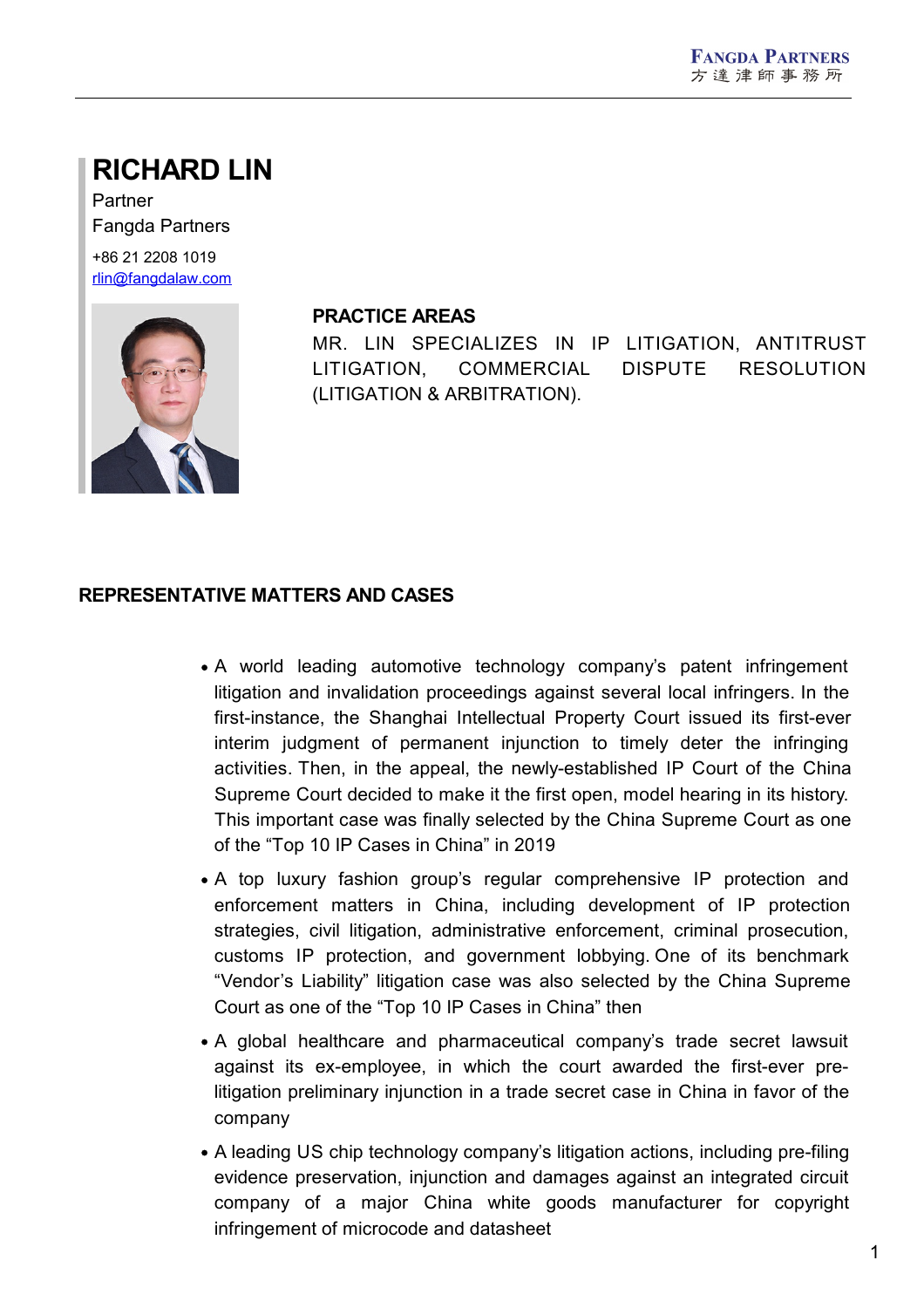- A world's premier entertainment and media company's arbitration and litigation cases in China regarding copyright infringement, unfair competition, and license agreement disputes
- A leading US-based interactive entertainment and game company's copyright infringement, trademark infringement and unfair competition lawsuits against the local producer and publisher of an infringing movie
- The world's largest cosmetics and beauty group's patent litigation and enforcement cases in China
- A global technology and vehicle architecture company's patent litigation cases in China
- A multinational precision dispensing equipment company's various invention patent, design patent and trademark enforcement cases in China
- A leading mobile telecommunication brand's overall IP protection and anticounterfeiting work in China
- A world famous apparel group's comprehensive IP matters in China, including customs IP protection, administrative enforcement, civil litigation, and criminal actions
- A leading European headset, hearing instrument and audiological diagnostics equipment company's various patent litigation and anti-counterfeiting actions in China
- A leading Japanese IT/network and electron device company's anticounterfeiting actions in China, particularly for the litigation relating to unfair competition and intellectual property infringement on its audio products

## **OTHER INFORMATION**

## **Education**

- New York University, School of Law, L.L.M.
- Shanghai Fudan University, School of Law, L.L.M.
- Shanghai Fudan University, School of Law, L.L.B

#### **Professional Qualification**

• Admitted to practice in the PRC and New York

## **Work Language**

- English
- Chinese Mandarin
- Shanghainese